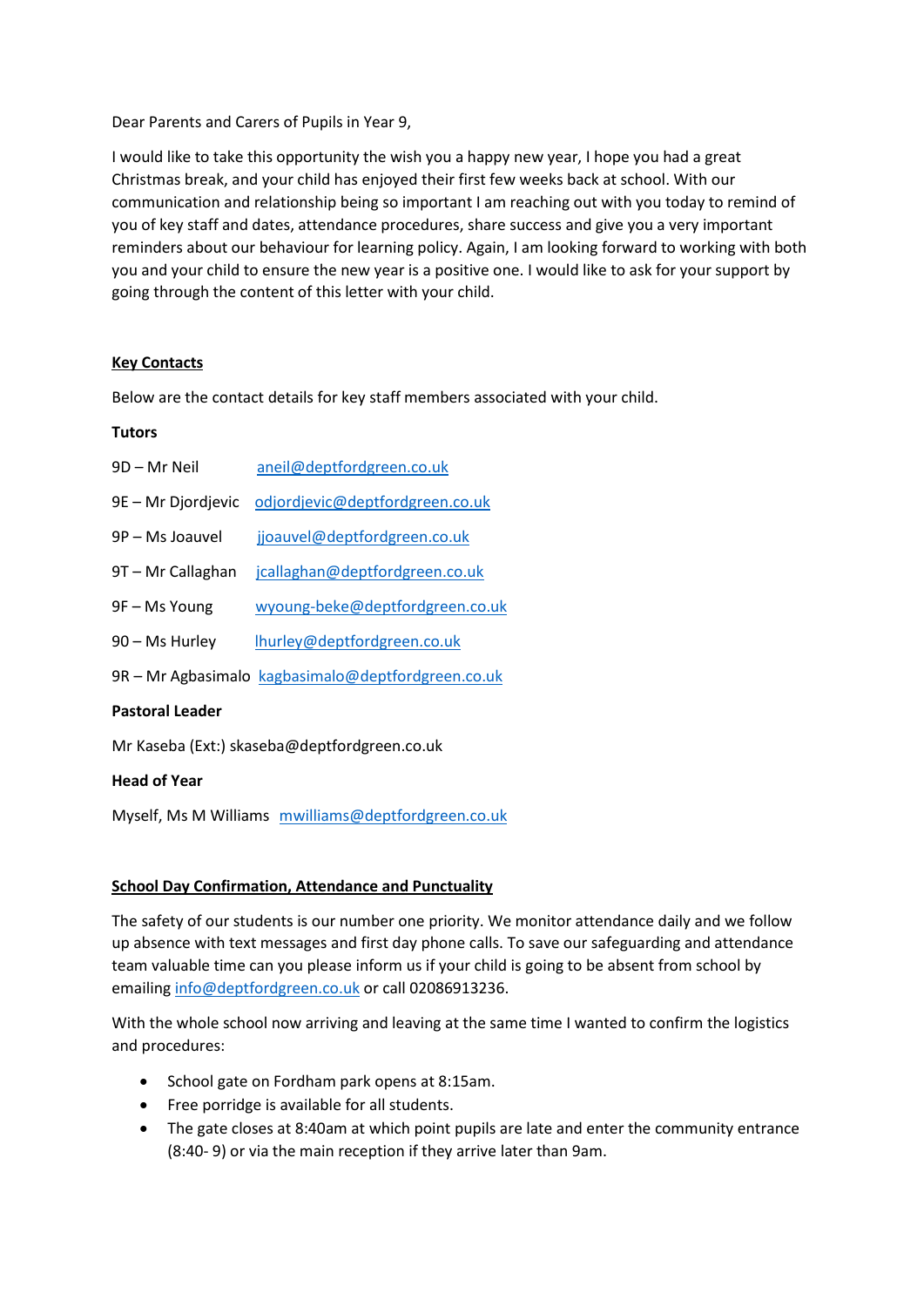• The school day finishes at 3:00pm, students are dismissed via the small gate that leads on to Fordham park.

Students who arrive late will be expected to make the time up at the end of the day, this will last no longer than 20 minutes.

# **Key Behaviour for learning updates**

Following on from both parent and student feedback we have recently updated our jewellery and hair rules.

- Jewellery- 2 piercings in each ear must be studded, 1 nose stud. No false acrylic nails, no false eye lashes, no hoodies, no denim or leather jackets, no sunglasses, no headwear unless for religious reasons.
- Hair- my hair my rules, there are no restrictions on hair.
- Coats can only be worn on the ground floor.
- Blazers are still compulsory and must be worn at all times unless a member of staff gives the student permission to remove it.

# **Opportunities**

I have been working alongside our Careers Advisor Ms Nembhard to offer year 9 students as many opportunities as possible. We currently have students taking part in or about to start the following:

- Creative and entrepreneurial careers workshop
- Goldfuture mentoring with Goldsmiths
- UCL mentoring
- Ominia Digital Citizenship Project at Colfes School

# **Year 9 graduation**

There will be a formal 'Key Stage 3 Graduation' which will celebrate student achievements throughout their first three years here. You will of course be invited to join the celebrations either physically in school or remotely. Over the next few weeks your child will choose to further develop their skills in our LORIC learner behaviours; these are Leadership, Organisation, Resilience, Initiative, and Communication. They must opt into a minimum of 4 behaviours, but my vision is for them to complete all 5; I know how beneficial this will be for them. Each learner behaviour will have an action card that will have several tasks for your child to complete. This fortnights focus is Organisation and I have attached the card they were all offered to this email for your viewing. Please discuss this with your child and encourage them to complete as many tasks as possible before the **deadline which is 26.01.21.**

# **Engagement and LORIC**

At Deptford Green School we expect students to develop their character and learner behaviours at all times. We try to constantly reward our pupils with LORIC points when they get it right and I would strongly advise you have the classcharts app downloaded and running so you can see a daily breakdown of your child's day at school. Again, for pupils who fail to meet our expectations daily reflections, in which we attempt to support pupils will be held after school and will last no longer than 30 minutes. I have attached the classroom rules poster which all teachers use in the classroom.